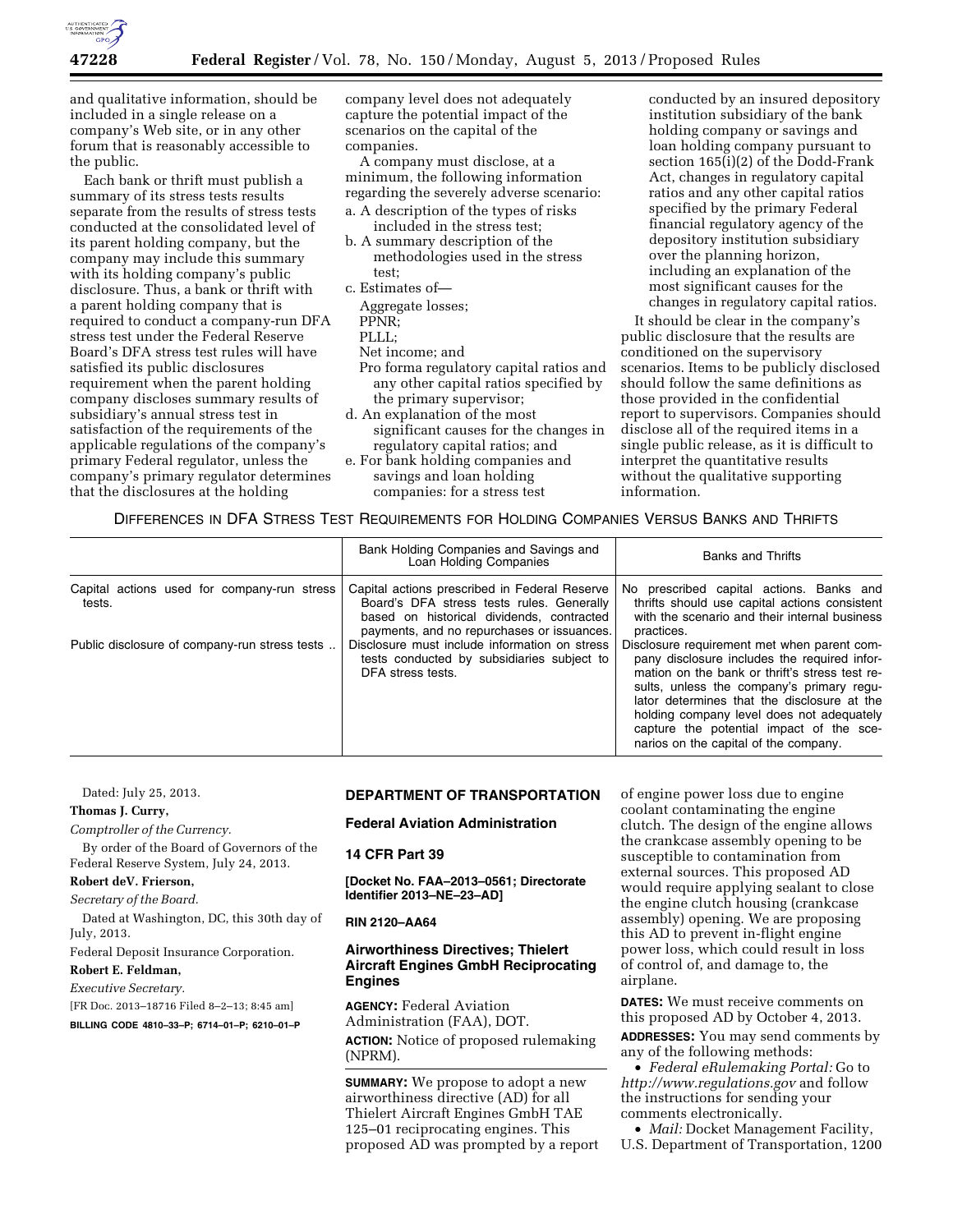New Jersey Avenue SE., West Building Ground Floor, Room W12–140, Washington, DC 20590–0001.

• *Hand Delivery:* Deliver to Mail address above between 9 a.m. and 5 p.m., Monday through Friday, except Federal holidays.

• *Fax:* 202–493–2251.

For service information identified in this proposed AD, contact Thielert Aircraft Engines GmbH, Platanenstrasse 14 D–09350, Lichtenstein, Germany, phone: +49–37204–696–0; fax: +49– 37204–696–55; email: *[info@centurion](mailto:info@centurion-engines.com)[engines.com.](mailto:info@centurion-engines.com)* You may view this service information at the FAA, Engine & Propeller Directorate, 12 New England Executive Park, Burlington, MA. For information on the availability of this material at the FAA, call 781–238–7125.

# **Examining the AD Docket**

You may examine the AD docket on the Internet at *[http://](http://www.regulations.gov)* 

*[www.regulations.gov;](http://www.regulations.gov)* or in person at the Docket Operations office between 9 a.m. and 5 p.m., Monday through Friday, except Federal holidays. The AD docket contains this proposed AD, the Mandatory Continuing Airworthiness Information (MCAI), the regulatory evaluation, any comments received, and other information. The street address for the Docket Operations office (phone: 800–647–5527) is the same as the Mail address provided in the **ADDRESSES** section. Comments will be available in the AD docket shortly after receipt.

# **FOR FURTHER INFORMATION CONTACT:**

Frederick Zink, Aerospace Engineer, Engine Certification Office, FAA, Engine & Propeller Directorate, 12 New England Executive Park, Burlington, MA 01803; phone: 781–238–7779; fax: 781–238 7199; email: *[frederick.zink@faa.gov](mailto:frederick.zink@faa.gov)*.

# **SUPPLEMENTARY INFORMATION:**

# **Comments Invited**

We invite you to send any written relevant data, views, or arguments about this proposed AD. Send your comments to an address listed under the **ADDRESSES** section. Include ''Docket No. FAA–2013–0561; Directorate Identifier 2013–NE–23–AD'' at the beginning of your comments. We specifically invite comments on the overall regulatory, economic, environmental, and energy aspects of this proposed AD. We will consider all comments received by the closing date and may amend this proposed AD based on those comments.

We will post all comments we receive, without change, to *[http://](http://www.regulations.gov) [www.regulations.gov,](http://www.regulations.gov)* including any personal information you provide. We will also post a report summarizing each substantive verbal contact with FAA

personnel concerning this proposed AD. Using the search function of the Web site, anyone can find and read the comments in any of our dockets, including, if provided, the name of the individual who sent the comment (or signed the comment on behalf of an association, business, labor union, etc.). You may review the DOT's complete Privacy Act Statement in the **Federal Register** published on April 11, 2000 (65 FR 19477–78).

#### **Discussion**

The European Aviation Safety Agency (EASA), which is the Technical Agent for the Member States of the European Community, has issued EASA Airworthiness Directive 2013–0109, dated May 22, 2013 (referred to hereinafter as ''the MCAI''), to correct an unsafe condition for the specified products. The MCAI states:

A power loss event was reported on an aeroplane equipped with a TAE 125–01 engine. The investigation results showed that the probable cause was contamination of the engine clutch by coolant spillage during the last maintenance operation. The contamination penetrated the clutch housing through an opening located under the coolant tank that was only closed by a not fluid-tight plastic cover.

You may obtain further information by examining the MCAI in the AD docket. The design of the engine allows the crankcase assembly opening to be susceptible to contamination from external sources. We are proposing this AD to prevent in-flight engine power loss, which could result in loss of control of, and damage to, the airplane.

#### **Relevant Service Information**

Thielert Aircraft Engines GmbH has issued Service Bulletin (SB) No. TM TAE 125–0022, dated August 8, 2012. The SB describes procedures for applying sealant to close the engine clutch housing (crankcase assembly) opening.

# **FAA's Determination and Requirements of This Proposed AD**

This product has been approved by the aviation authority of Germany, and is approved for operation in the United States. Pursuant to our bilateral agreement with the European Community, EASA has notified us of the unsafe condition described in the MCAI and service information referenced above. We are proposing this AD because we evaluated all information provided by EASA and determined the unsafe condition exists and is likely to exist or develop on other products of the same type design. This proposed AD would require applying

sealant to close the engine clutch housing (crankcase assembly) opening.

## **Costs of Compliance**

We estimate that this proposed AD affects 140 engines installed on airplanes of U.S. registry. We also estimate that it would take about 2.5 hours per engine to comply with this proposed AD. The average labor rate is \$85 per hour. Required parts cost about \$110 per engine. Based on these figures, we estimate the cost of the proposed AD on U.S. operators to be \$45,150. Our cost estimate is exclusive of possible warranty coverage.

### **Authority for This Rulemaking**

Title 49 of the United States Code specifies the FAA's authority to issue rules on aviation safety. Subtitle I, section 106, describes the authority of the FAA Administrator. ''Subtitle VII: Aviation Programs,'' describes in more detail the scope of the Agency's authority.

We are issuing this rulemaking under the authority described in ''Subtitle VII, Part A, Subpart III, Section 44701: General requirements.'' Under that section, Congress charges the FAA with promoting safe flight of civil aircraft in air commerce by prescribing regulations for practices, methods, and procedures the Administrator finds necessary for safety in air commerce. This regulation is within the scope of that authority because it addresses an unsafe condition that is likely to exist or develop on products identified in this rulemaking action.

### **Regulatory Findings**

We determined that this proposed AD would not have federalism implications under Executive Order 13132. This proposed AD would not have a substantial direct effect on the States, on the relationship between the national Government and the States, or on the distribution of power and responsibilities among the various levels of government.

For the reasons discussed above, I certify this proposed regulation:

(1) Is not a ''significant regulatory action'' under Executive Order 12866,

(2) Is not a ''significant rule'' under the DOT Regulatory Policies and Procedures (44 FR 11034, February 26, 1979),

(3) Will not affect intrastate aviation in Alaska to the extent that it justifies making a regulatory distinction, and

(4) Will not have a significant economic impact, positive or negative, on a substantial number of small entities under the criteria of the Regulatory Flexibility Act.